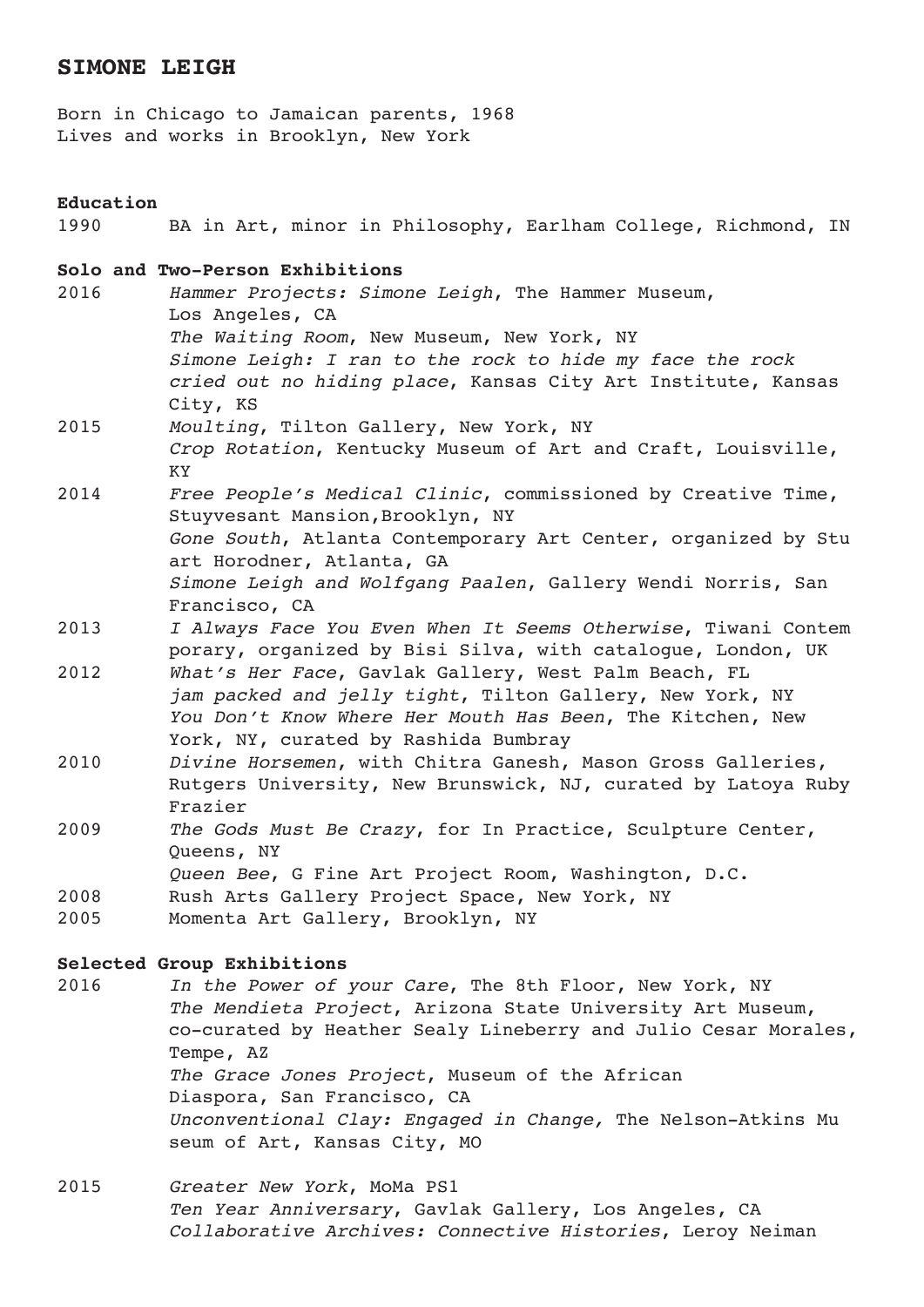Gallery, curated by Katherine Cohn and Işın Önol 2014 *As We Were Saying*, Elizabeth Foundation for the Arts, New York, NY, with catalogue *The Shape of Things*, Jack Shainman Gallery, New York, NY *but that joke isn't funny anymore…*, Tilton Gallery, New York, NY *Dak'art 2014:* The 11th Biennial of Contemporary African Art organized by Elise Atangana, Abdelkader Damani and Ugochuk wu-Smooth C. Nzewi, Dakar Senegal *Black in the Abstract*, *Part 2: Hard Edges/Soft Curves*, January 25, 2013 – March 23, 2014, Contemporary Art Museum Houston, organized by Valerie Cassel Oliver, Houston, TX 2013 *Double Fortune, Double Trouble: Art for Twins among the Yoruba*, Fowler Museum at UCLA, organized by Marla Berns and Henry Drewal, curator, Los Angeles, CA *approximately infinite universe*, Museum of Contemporary Art San Diego, organized by Jill Dawsey, La Jolla, CA *Radical Presence: Black Performance in Contemporary Art*, Contemporary Art Museum in Houston, Houston, TX, Studio Museum in Harlem, New York, NY, and The Walker Art Center, organized by Valerie Cassel Oliver, with catalogue *FUN HOUSE*, Richard Gray Gallery, New York, NY *March On!* Brooklyn Academy of Music, organized by Dexter Wimberly, New York, NY

2012 *Cleopatra's Family Jewels*, Family Business, New York, NY *Radical Presence: Black Performance in Contemporary Art*, The Contemporary Art Museum in Houston, Houston, TX organized by Valerie Cassel Oliver *Pose/Re-Pose: Figurative Works Then and Now*, SCAD Museum of Art, Savannah, GA, organized by Isolde Brielmaier and Melissa Messina *The Whitney Biennial,* special screening of digital video "Breakdown," The Whitney Museum, New York, NY *Unevenness*, The National Gallery of Zimbabwe, Harare, Zimbabwe, curated by Raphael Chikukwa *In the Making,* Roberts & Tilton, Los Angeles, CA

- 2011 *The Bearden Project*, The Studio Museum in Harlem, New York, NY *Evidence of Accumilation*, AIR exhibition, The Studio Museum in Harlem, New York, NY *15 x 15*, Rush Arts Gallery, New York, NY *SPACE. About a Dream*, Kunsthalle Wien, Vienna, curated by Catherine Hug *The February Show,* Ogilvy & Mather, New York, curated by Jun Lee and Heather Hart
- 2010 *Else*, Jack Tilton Gallery, New York, curated by Derrick Adams *Digression*, Hendershot Gallery, New York *Wide Sargasso Sea*, Deustche Bank, curated by Kimberli Gant *Comedy and Tradgedy*, Marvelli Gallery, curated by David Hunt *Bunny Redux*, The Andy Warhol Museum, Pittsburg, PA, curated by Eric Shiner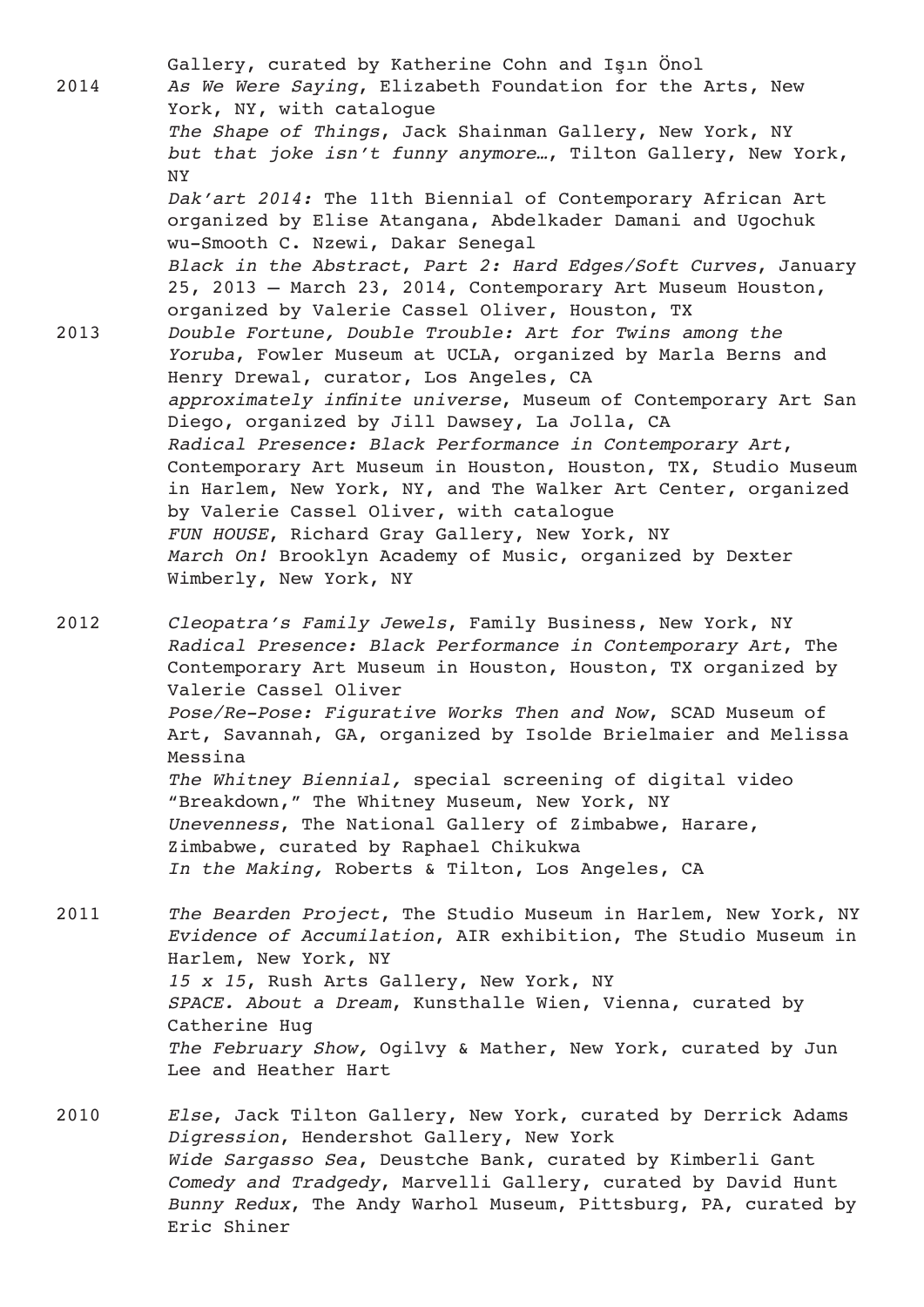*Hair Tactics*, Jersey City Museum, Jersey City, NJ, curated by Rocio Aranda, Alvarado *ves·sel,* Brennan Gallery, Jersey City, NJ, curated by Kenya (Robinson) 2009 *30 seconds off an inch*, The Studio Museum in Harlem, New York, NY, curated by Naomi Beckwith *Rockstone and Bootheel: Contemporary West Indian Art*, Real Art Ways, Hartford, CT, curated by Kristina Newman-Scott and Yona Backer *Herd Thinner*, Charest-Weinberg Gallery, Miami, FL *The Pleasure of Hating*, Lisa Cooley Gallery, New York NY, curated by David Hunt *AIM 29*, Bronx Museum, Bronx, NY, curated by Micaela Giovannotti *Locus*, MCLA Gallery 51, North Adams, MA curated by Lauren Wolk *Pulse*, Taller Boricua, New York NY, curated by Curated by Fernando Salicrup and Christine Licata 2008 *The Future As Disruption*, The Kitchen, New York NY, curated by Rashida Bumbray and Matthew Lyons *Intransit*, Moti Hasson Gallery, curated by Omar Lopez-Chadoud *The B-Sides*, ALIRA a Center for Contemporary Art, curated by Edwin Ramoran *Archeologies of Wonder*, Real Art Ways, Hartford, CT, curated by Kristina Newman-Scott *Ethnographies of the Future Remixed*, Tides Foundation, New York, NY, curated by Sara Reisman *Scratching The Surface VOL 1*, L'appartement22, Rabat, Morocco and AVA Gallery, Cape Town, South Africa, curated by Gabi Ngcobo and Mwenya Kabwe *Ethnographies of the Future*, Rotunda Gallery, Brooklyn, NY curated by Sara Reisman

2007 *Material Culture*, Longwood Art Gallery @ Hostos, Bronx, NY, curated by Juanita Lonzos *Red Badge of Courage*, Newark Council for the Arts, Newark, NJ, curated by Omar Lopez-Chahoud *Done by the Forces of Nature*, City of College of New York, New York, NY curated by Roberto Visani *Visual Jury*, Fine Art Work Center, Provincetown, MA *Defensive Mechanisms* (part of INTERSECTIONS), Henry Street *Settlement*, Abrons Art Center, New York, NY curated by Martin Dust

2006 *Wild Girls*, EXIT ART, curated by Jodi Hanel, Sarah Ryhanen, and Juana Gallo. *Henry Street Settlement*, Abrons Art Center, New York, NY, AIR exhibition *Brooklyn Divas*, Corridor Gallery, Brooklyn, New York *Figures of Thinking: Convergences in Contemporary Cultures,* curated by Vicky Clark and Sandhini Poddar, various venues including The Chicago Cultural Center, Chicago, IL, Richard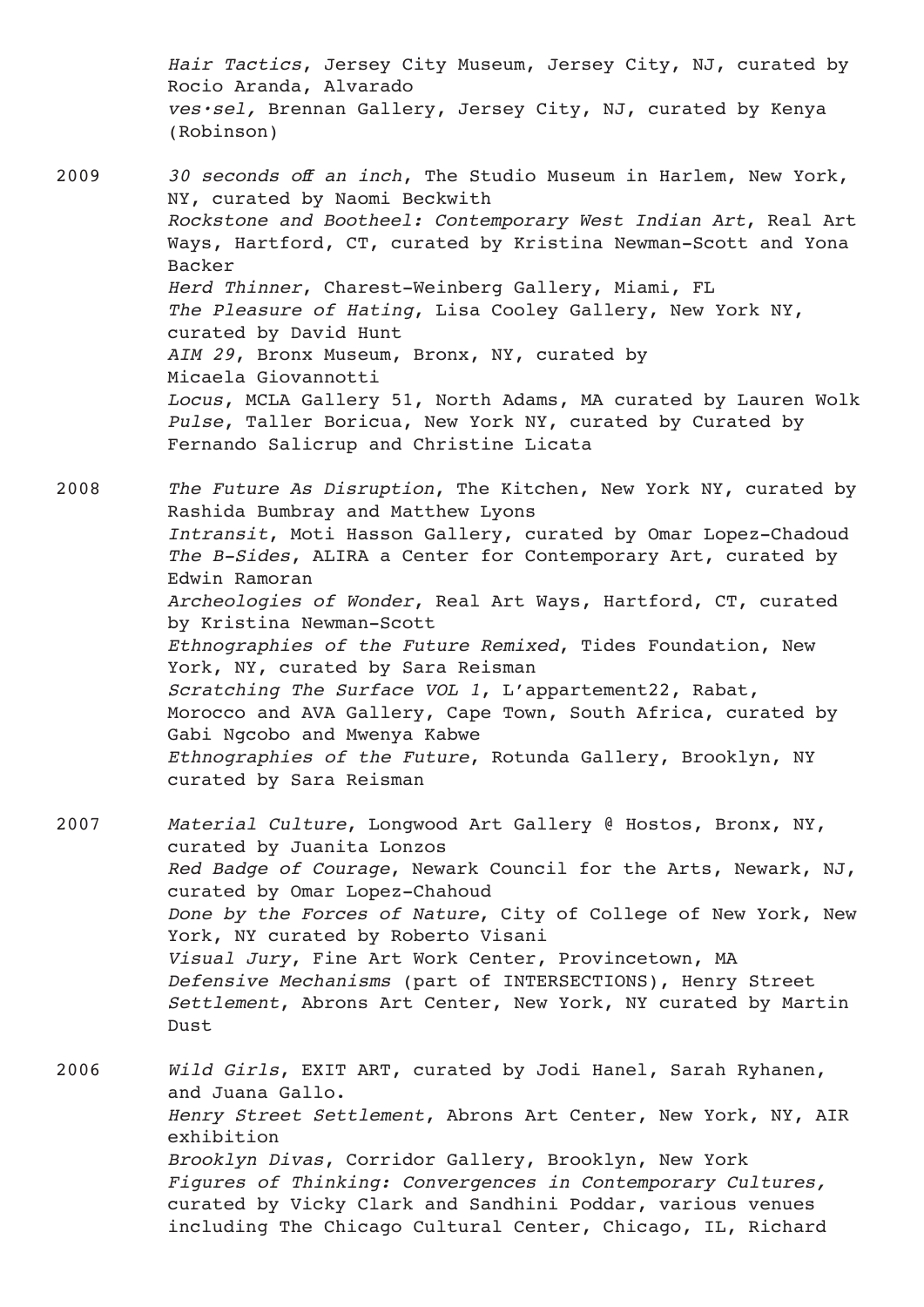Western Gallery, Western Washington University, Bellingham, WA, The Mc Dounough Museum of Art, Youngstown, OH, Tufts University Gallery, Medford MA and the Joel and Lila Harnett Museum of Art, Univeristy of Richmond, Richmond, VA, (with catalogue) 2005 *"From the Studio: Wish You Were Here…"*,Co-dependent: Artists, Artist/Curators, & Curators Select Artists @ The Living Room, Miami, FL, curated by Franklin Sirmans *Remnants and Relics: Reinterpretations in African American Art*, Jamaica Center for Arts and Learning, Queens, NY (with catalogue) curated by Heng-Gil Han The Cathedral of St. John the Divine and LeRoy Neiman Gallery, Columbia University, New York, NY, curated by Bruce W. Ferguson and Milena Honigsberg James E Lewis Museum of Art, Morgan State University, Balti more, MD) Watershed Kiln Gods, Gallery 1448,Baltimore, MD) (with cata logue)

E.Peeler Art Center, De Pauw University, Greencastle, IN

- 2004 *Art Downtown: Connecting Collections*, for the Deutsche Bank, New York, NY Steuben Gallery, Pratt Institute, Brooklyn, NY Baltimore Clayworks, Baltimore MD
- 2003 Skylight gallery, Bedford Styvesant Restoration Corporation, Brooklyn, NY and The Nathan Cummings Foundation, New York, NY
- 2002 The Center for African American Art and NOEL gallery, Charlotte, North Carolina
- 2001 *Unspeakable*, Rush Arts Gallery, New York, NY, curated by Lea K. Green
- 2000 *SMIRK, Women, Art and Humor*, Firehouse Gallery, Hempstead, NY, curated by Debra Wacks (with catalogue)

## **Awards/Residencies/Internships/Grants**

- 2016 A Blade of Grass Fellowship for Socially Engaged Art John Simon Guggenheim Memorial Foundation Fellowship award
- 2013 Louis Comfort Tiffany Foundation Biennial Award
- Asiko Art School, Dakar, Senegal
- 2012 The Lower Manhattan Cultural Council Michael Richards award for Visual Arts The Creative Capital Grant
	- The International Art Programme, Center for Contemporary Art Lagos, Nigeria
- 2011 The Joan Mitchell Foundation grant for painters and sculptors The Worth Residency in Bovina, NY
- 2010 11 Artist in Residence, Studio Museum in Harlem, New York, NY 2009 New York Foundation of the Arts fellowship in Sculpture Art Matters Grant Bronx Museum AIM program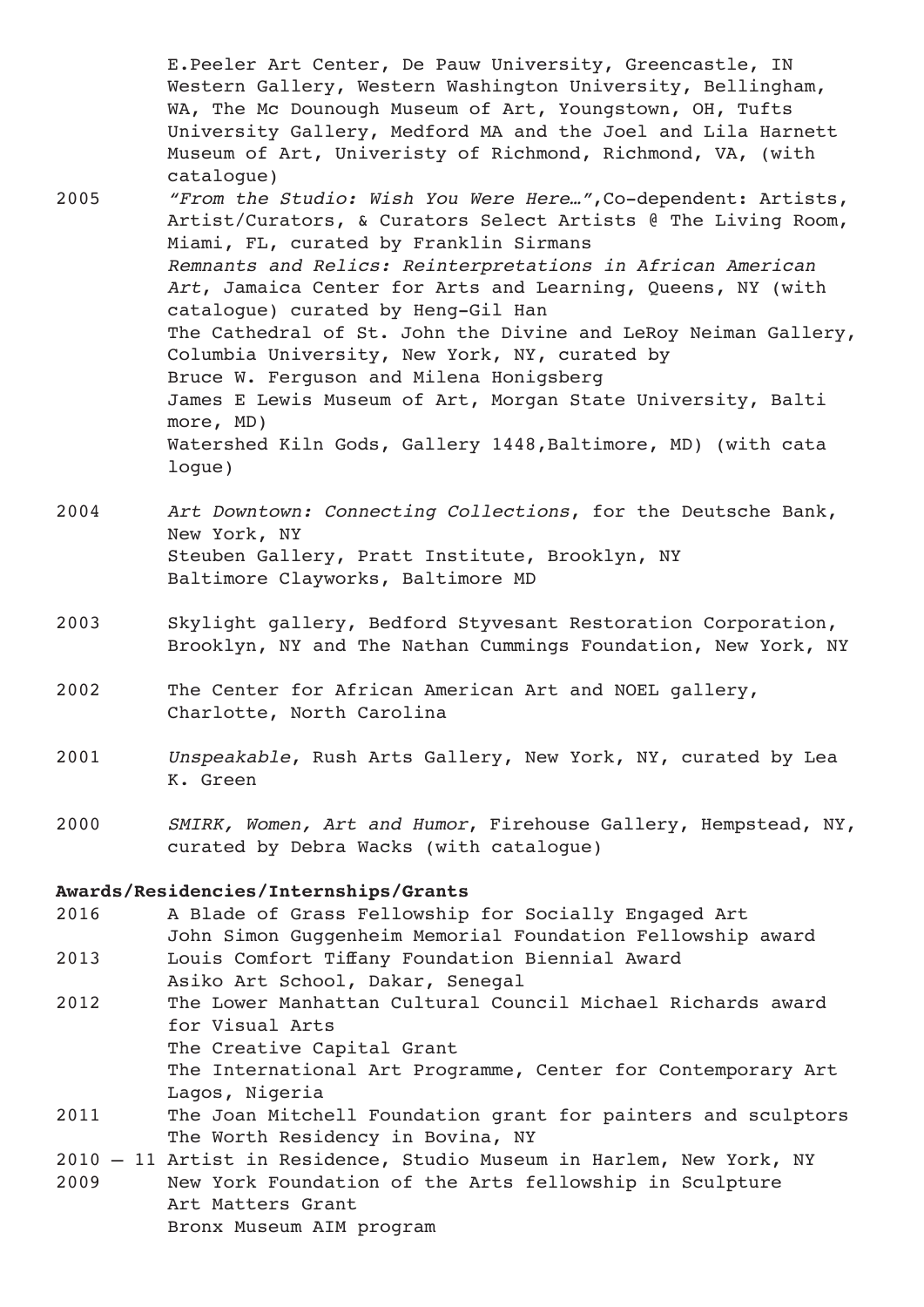2008 - 09 Artist in Residence, Hunter College, New York, NY

2007 - 08 Lower Manhattan Cultural Council Workspace grant

- Visiting Artist,School of Visual Arts Computer Art MFA program 2007 Astraea Foundation Visual Arts grant
- 2006 Artist In Residence, Henry Street Settlement, New York, NY 2005 Wheeler Foundation grant
- Artist in Residence, Greenwich House Pottery, New York, NY
- 2001 Kiln God fellowship, Watershed Center for the Ceramic Arts, Watershed, ME
- 2000 Haystack Mountain School of Crafts, Deer Isle, ME

#### **Bibliography**

"25 Most Collectible: Midcareer Artists on the Rise," Art & Auction, September 2015.

"Exhibition | Simone Leigh: Haunting Race and Gender at Jack Tilton, New York," CFile, May 6, 2015.

Cotter, Holland. "10 Galleries to Visit on the Upper East Side," The New York Times, April 16, 2015. (featured show)

Grimes, William. "Distinct Prisms in an Ever-Shifting Kaledoscope," The New York Times, April 16, 2015. (artist profile)

Harris, Jane. "Moulting," The Believer, March 31, 2015.

Simmons, William. "Simone Leigh," Artforum, March 2, 2015.

Kramer, Elizabeth. "African, Personal History Infuses Artist's Work," The Courier-Journal, February 16, 2015.

Cotter, Holland. "Time-Traveling to a Corner of the African-American Past: 'Funk, God, Jazz & Medicine,' Black Heritage in Brooklyn," The New York Times, October 7 2014.

Bass, Chloe. "Funk, Medicine, and Questions of the Future," Hyperallergic, October 6, 2014.

Rhodes-Pitts, Sharifa, "Freed but not Free," Creative Time, October 2014.

Chamblin, Victoria. "Simone Leigh, Atlanta Contemporary Art Center," Artforum, May 2014

Lax, Thomas, "Simone Leigh – Gone South," The Studio Museum in Harlem Magazine, 2014

Hellman, Amanda H. "ASIKO IN DAKAR, A History – and a Future – for Alternative Arts Education in Africa," ART PAPERS, May/June 2014

Berlangero, Tom. "Simone Leigh's Metaphors of Interiority at the ACAC," BURNAWAY, April 2014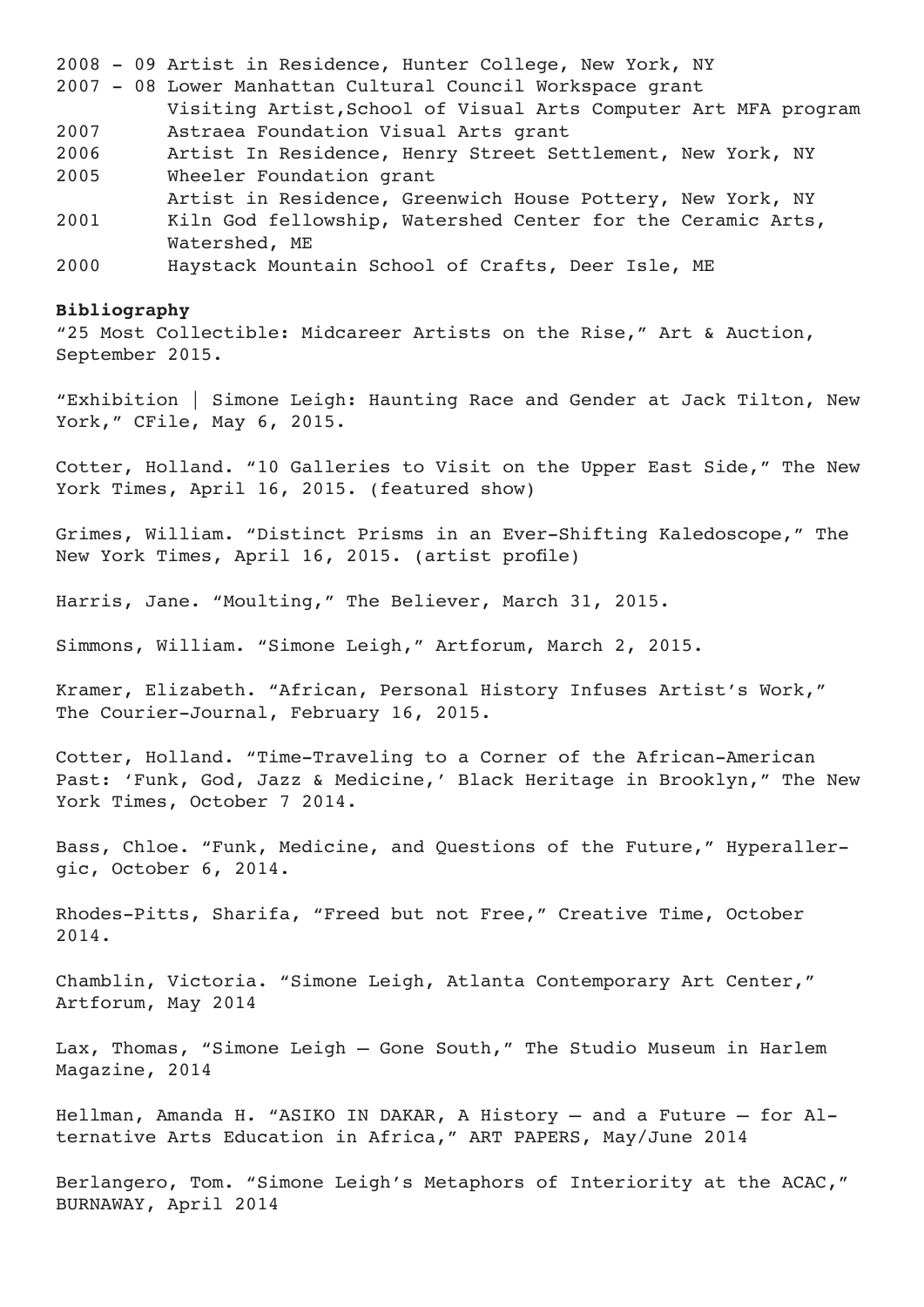Gaines, Malik. "Simone Leigh," Bomb Magazine, Spring 2014 Raoli, Martha. "Present Tense Future Perfect," The Miami Rail, Spring 2014 Watson, Elizabeth A. "Approximately Infinite Universe," International Review of African American Art, February 2014 Brooks, Kalia. "Simone Leigh: Quiet As Its Kept," ARC Magazine, Issue 08, November 2013 Brooks, Katherine. "'Radical Presence' Surveys Black Performance Artists from the 1960's to Today," Huffington Post, October 9, 2013 McKinley, Catherine. "It's All About The Cow," Virginia Quarterly Review, Fall 2013 Tedford, Matthew Harrison. "Visiting Artist Profile: Simone Leigh," Art Practical, April 21, 2013 Schwendener, Martha, ed. "Everyone Wants To Be Sunaltern," by Simone Leigh, Brooklyn Rail, February 2013 Frater, Sally. "Radical Presence: Black Performance in Contemporary Art," Contemporary Arts Museum Houston, Artforum, December 2012 Benway, Nova. "Chitra Ganesh, Simone Leigh," Modern Painters, September 2012 "Simone Leigh," Goings On About Town: Art, The New Yorker, Februray 27th, 2012 A. Cross, Una-Kariim. "The Surrealist Art of Simone Leigh," EBONY Magazine, March 5, 2012 Kley, Elisabeth. "Simone Leigh: Mouthing Off," artnet, January 27, 2012 Caruth, Nicole. "Simone Leigh and the Fruits of Her Labor," Art21, January 20, 2012 "You Don't Know Where Her Mouth Has Been," TimeOut, February 23-March 7, 2012 McClure, Diane. "You Don't Know Where Her Mouth Has Been," Highsnobette, February 1, 2012 "The Whitney Biennial Catalog," Whitney Museum of American Art, 2012 Cotter, Holland. "A Griot for a Global Village," The New York Times, December 8, 2011 "Going on about Town: Studio Museum in Harlem," The New Yorker, September 12, 2011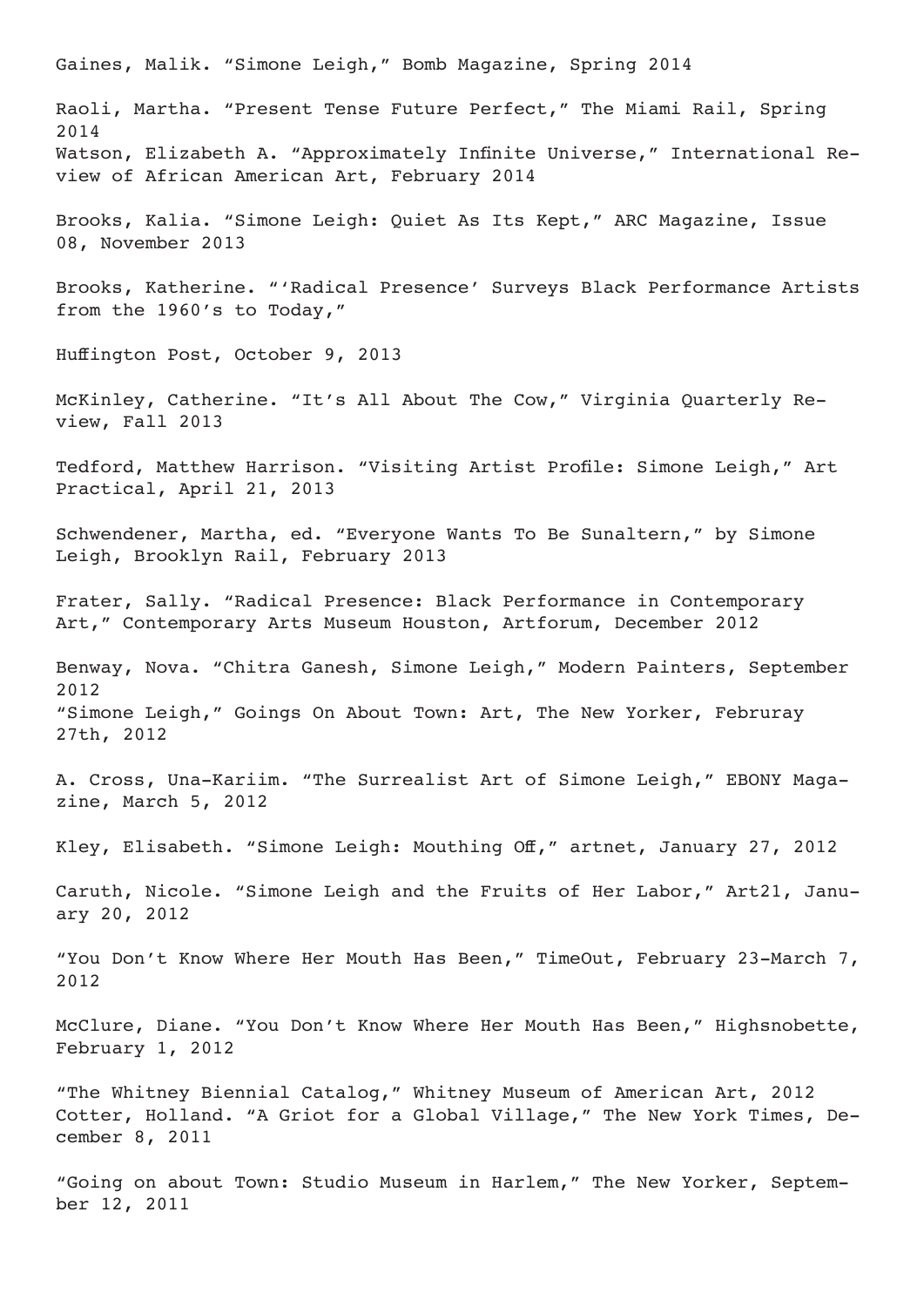Catton, Pia. "Uptown, Turning Over a New Motif," he Wall Street Journal, July 12, 2011 Nasab, Homa. "Chitra Ganesh & Simone Leigh on 'Divine Horsemen,'" ArtIN-FO, January 6, 2011 Cotter, Holland. "Else," The New York Times, September 24, 2010 McMillan, Uri. "Studio Visit." STUDIO Magazine: The Studio Museum of Harlem, Fall 2009 Latimer, Quinn. "Introducing: Simone Leigh," Modern Painters, November, 2008 Gennocchio, Benjamin. "Collective Strangeness in Hartford," The New York Times, December 21, 2008 Rosenberg, Karen. "The Future As Disruption," The New York Times, August 1, 2008 Chamberlain, Colby. "The Future As Disruption," ARTFORUM.com, July, 2008 Barliant, Claire. "New York Summer Group Shows," Artinfo.com, July 10 2008 Halter, Ed. "Futures Exchange," Rhizome, July 7, 2008 "SUPERNATURE," Small Axe: A Caribbean Platform for Criticism, Issue 28, February, 2008 Green, Penelope. "The Artist's Kitchen, Recycled and Curated," The New York Times, June 14, 2007 Sangweni, Yolanda. "SIMONE LEIGH, REBEL SOUL," TRACE Magazine, Issue #66, October 2006 Utter, Douglas Max. "The Thinkers," ANGLE: A Journal of Arts and Culture, Issue 29, 2006 "Wild Girls," Flavorpill, issue 327, September 12, 2006 Risemberg, Rafael. "Women Gone Wild, The Next Generation of Provocative Female Artists," New York Blade, July 31, 2006 New York 1 News interview with Stephanie Simon at Wild Girls exhibit aired on June 23, 2006 Heyoka Magazine, Volume 4, May 2006 Willis-Kennedy, Deborah and Carla Williams, ed. "They Called Her Hottentot: The Art, Science and Fiction of Sarah Baartman," February 2006 "Goings On About Town: Art," The New Yorker, January 17, 2005 Maine, Stephan. "Dateline Brooklyn," ARTnet Magazine, 2005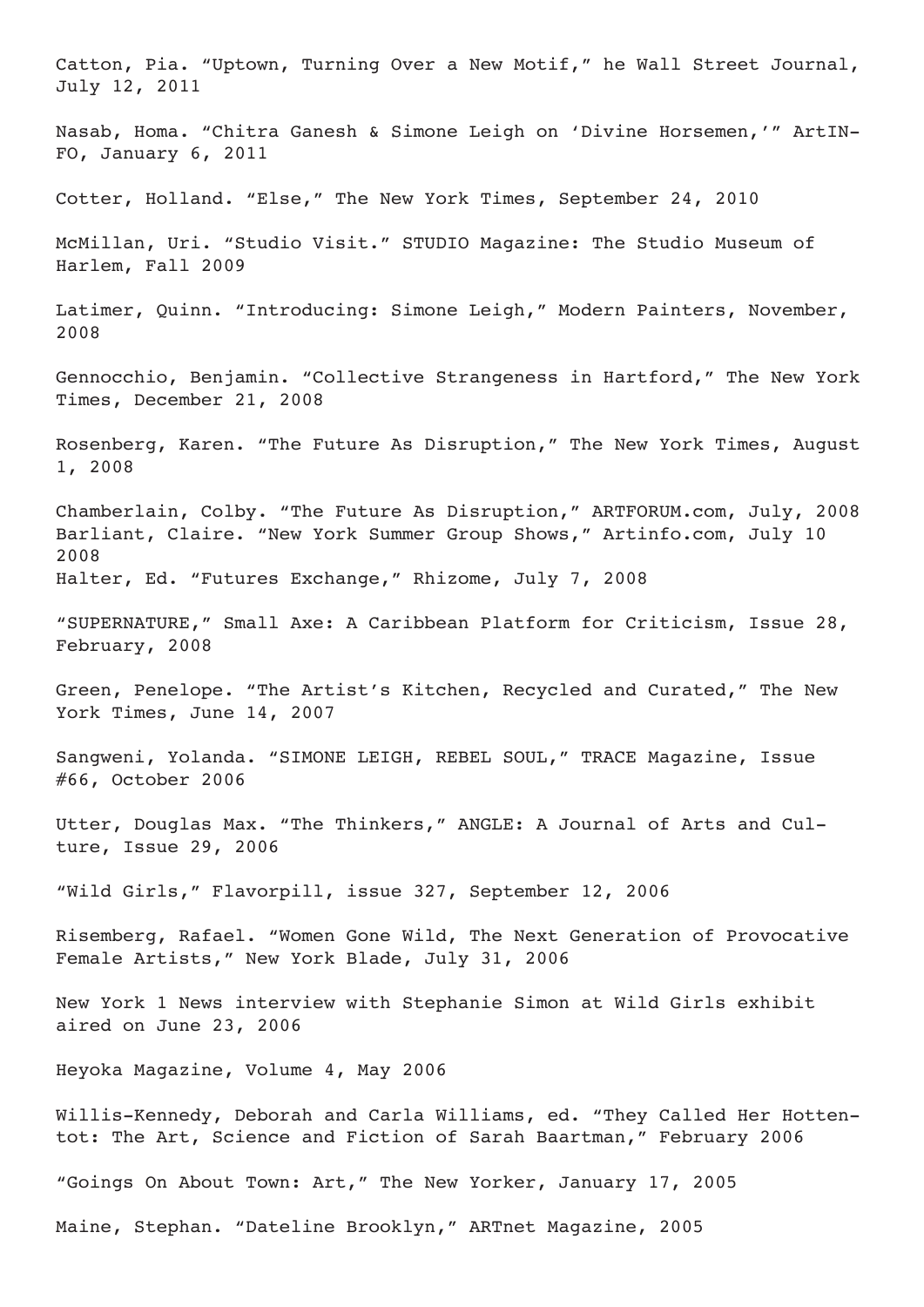"In the Realm of the senses: Lisa DiLillo and Simone Leigh," Flavorpill, issue 241, January 6, 2005

Green, Penelope. "Brooklyn Artist Who Prefers To Show Others' Work," The New York Times, 2004

Streifeld, L.P. "Freedom of Exclusion: The Rise of the Female Spirit in Contemporary Art," NYArts Magazine, December 2001

Parks, Steve. "Some Laughing Matters, Women's Art exhibit: More than funny, girl," Newsday, March 2001

Frizzell. Deborah. "Bawdy Burlesque, Raucous Ribaldry," NYArts Magazine, April 2001

## **Conferences/Panels/Symposia**

| 2014 | Public Lecture: San Francisco Art Institute, San Francisco, CA |
|------|----------------------------------------------------------------|
| 2013 | Visiting Artist Lecture Series, Columbia University, New York, |
|      | NY                                                             |
|      | "GET READY FOR THE MARVELOUS: BLACK SURREALISM IN DAKAR,       |
|      | FORT-DEFRANCE, HAVANA, JOHANNESBURG, NEW YORK CITY, PARIS,     |
|      | PORT-AU-PRINCE, 1932-2013" Conference, Performa Institute,     |
|      | New York, NY                                                   |
|      | NYU Steinhardt School of Culture, Education, and Human Devel   |
|      | opment organized by Adrienne Edwards                           |
| 2012 | Ancient to Future: Sharifa Rhodes-Pitts and Simone Leigh, a    |
|      | conversation with Claire Barliant, LIVE at the NYPL, New York  |
|      | Public Library                                                 |
|      | Radical Freedom: Feminist Collaborations and Hybrid Aesthet    |
|      | ics, Simone Leigh and Chitra Ganesh, Center for The            |
|      | Humanities, CUNY Graduate Center                               |
|      | BREAKDOWN, artist talk and video screening, with Liz Magic     |
|      | Laser, Brook<br>lyn Museum                                     |
|      | Rhode Island School of Design, Visting Artist Lecture,         |
|      | Providence, RI                                                 |
|      | New York University, Visiting Artist Lecture, New York, NY     |
| 2011 | Panelist - "In Honor of Monique Wittig," The Kessler           |
|      | Conversation between Chitra Ganesh, Simone Leigh, and          |
|      | moderated by Dean Daderko                                      |
| 2010 | Panelist - Venus 2010: They called Her "Hottentot", An Inter   |
|      | disciplinary Symposium at Tisch School of the Arts at New York |
|      | University, organized by Deborah Willisin conjunction with the |
|      | publication of Venus 2010                                      |
| 2007 | Supernatural, artist talk at Fine Art Work Center, Province    |
|      | town, MS                                                       |
|      | Mining History, Contemporary Art, The African American Museum  |
|      | in Philadelphia and the Tyler School of Art, moderated by      |
|      | Sophie Sanders                                                 |
| 2005 | Unparalleled salon, with Carrie Yamaoka, curated by Martha     |
|      | Southgate, Stacey D'Erasmo and Bliss Broyard                   |